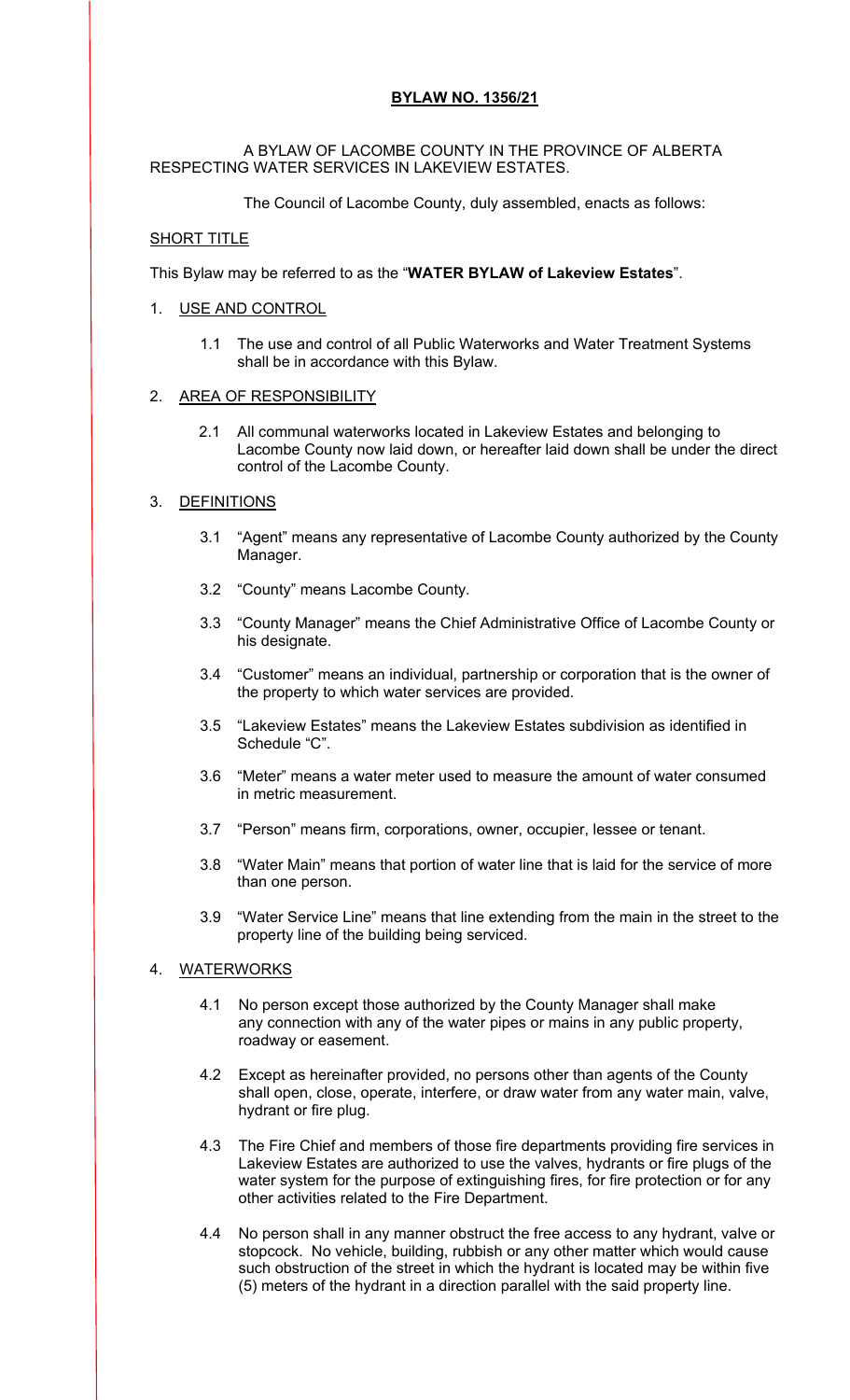- 4.5 The County shall assume the full responsibility and costs for any water service line which may be frozen between the water main and the property line. The owner of the property shall be responsible for any costs associated with thawing a water service between the property line and the dwelling. Any costs incurred by the County in thawing frozen lines on behalf of any person shall be recoverable as per Schedule "A".
- 4.6 All water service pipes laid in private property, between the property line and the water meter, shall be C.S.A. approved material of not less than the quality to the service pipes in the street between the water main and the property line.
- 4.7 The County requires that all water service customers have meters and remote reading devices for each separate water service line provided to their property and building premises at the costs as stated in Schedule "A".
- 4.8 The owner of the property shall be responsible for damage to the water meter, its appurtenances which may result from abuse other than normal wear.
- 4.9 No connection may be made to the water service line between the property line and the meter.
- 4.10 All owners, tenants, or occupiers of property shall give access to an agent of the County to:
	- (a) Install service or seal a water meter and shall be liable for any damage that may occur to said meter.
	- (b) Shut off and seal a water line for non-payment of an account relating to the property.
- 4.11 Any person permitting any meter to be damaged by frost shall be liable for all costs incurred in the repair of said meter. Repair costs shall include the costs for any agent of the County required to complete the repair, the costs for County equipment, contracted services and goods purchased. The said charges so made shall be added to the utility bill.
- 4.12 Should any person claim a meter is not working properly and is over reading, said person shall deposit with the County the sum as stated in Schedule "A". The meter will then be removed from service and given a bench test.
	- (a) Should the meter be found to over read by more than three (3%) percent the said person shall be refunded their deposit.
	- (b) Any meter which does not over read by more than three (3%) percent shall be considered adequate, and the said person shall forfeit the deposit to the County to cover costs of removal and test of said meter.
- 4.13 No person shall interfere with, cut or remove the wire seal on a meter, valve or outside reader, and no person shall disconnect a meter or do anything which may prevent or impede the flow of water through a meter or the recording of the flow of water through the meter, or which may affect the proper operation of the water meter.
- 4.14 Where interference with, or obstruction, of the water meter, its appurtenances or the outside reader occurs the County Manager may order action to correct the interference or obstruction, such action to be carried out to the satisfaction of the County Manager, with costs charged to the customer. The said charges so made shall be added to the utility bill.
- 4.15 Where a meter has been interfered with, an estimate of water consumption shall be made in accordance with this Bylaw as a basis for water service charges, but this charge shall be in addition to other penalties that may be charged under this Bylaw.
- 4.16 To maintain an adequate water supply within Lakeview Estates, the County Manager may impose restrictions on the use of water.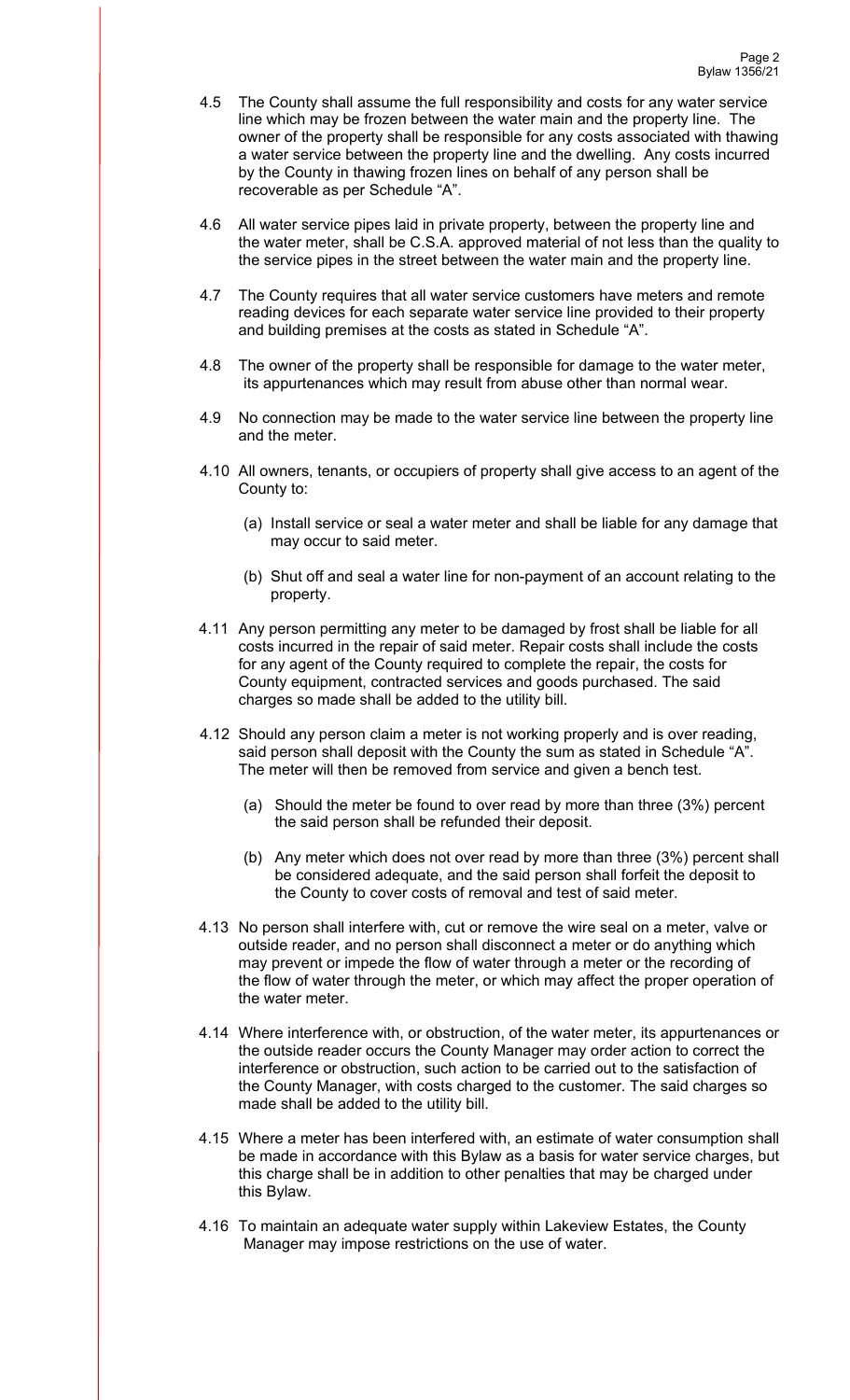### 5. WELLS AND OTHER SOURCES OF SUPPLY OF WATER

- 5.1 No well or other source of water except the Lakeview Estates water mains shall be used in Lakeview Estates without permission obtained from the Council of Lacombe County.
- 5.2 All persons having charge of or being owners or occupiers of premises containing a well or other source of supply of water other than the water mains of Lakeview Estates may apply to the County for permission to use the water in such well or other source of supply of water other than the water mains of Lakeview Estates. The Council of Lacombe County may impose such conditions on the use of such well or source, as the Council deems necessary.
- 5.3 Upon complying with the conditions prescribed in Section 5.2, the applicant may be granted a permit to use the water in the well or other source of supply of water. Any such permit may be withdrawn by resolution of the Council at anytime without notice, and no person shall use a well or other source of supply of water after a permit for use of same has been withdrawn.
- 5.4 If the use of any well or other source of supply of water is continued contrary to the provisions of this Bylaw forty eight (48) hours after notice to discontinue the use of same has been given by the County Manager to the owner or occupier of the premises on which it is situated, such well or other source of supply of water may be declared to be a nuisance and dangerous to the public health and safety and shall be removed, plugged, filled up, or otherwise abated.

#### 6. WATER CONNECTORS

- 6.1 A private water connection cannot be made to the Lakeview Estates water system until approval is granted by the County Manager. Permission can be obtained only after the owner or his agent has entered into an agreement with Lacombe County that establishes standards for construction practices and materials in accordance with Schedule "B". A fee as prescribed in Schedule "A" shall be paid to the County to recover the cost of processing and reviewing each agreement.
- 6.2 The County Manager may revoke or cancel any permit that may have been granted to connect with the water system if he shall find that any work is not being done in accordance with the provisions of the Bylaw, and the person or persons make such connections or their successors in interest, shall have no right to demand or claim any damages in consequence of such permits being revoked or cancelled.

#### 7. RATES, BILLING, DEPOSITS AND COLLECTION

The various rates to be charged to customers for the purchase of water shall be prescribed in Schedule "A" of this bylaw.

- 7.1 A utility bill showing actual or estimated amounts for all service charges to the customer shall be prepared and mailed monthly. The water service charges and any other charge authorized by a bylaw of Lacombe County may be combined on a single customer bill, but each charge shall be shown separately.
- 7.2 The billing for water service charges shall be based on meter readings taken within the last seven (7) days of each month, or as soon as practical thereafter, or following a change in the ownership of the property.
- 7.3 Where a meter cannot be read by an agent of the County on the normally scheduled date for meter reading services, or where the meter or its appurtenances have been interfered with or obstructed, consumption amounts shall be estimated by the County based on past and current consumption information.
- 7.4 No reduction in rates or charges shall be made for any interruption of water services during a billing period.
- 7.5 Where a registered owner or occupant wishes to obtain water services he shall make application to the County.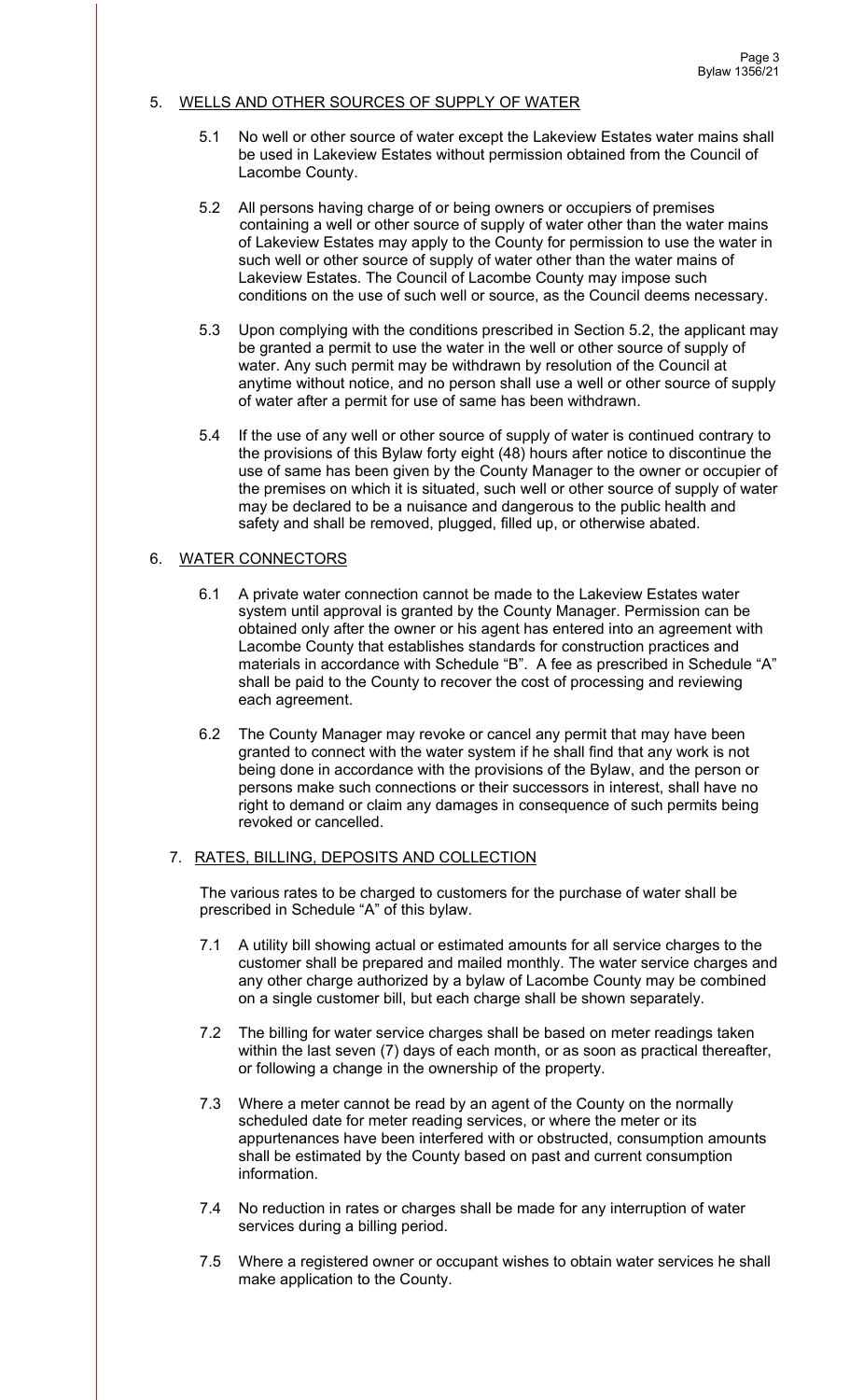- 7.6 Customers opening a new account who are indebted to the County for utility services previously supplied shall not be entitled to receive utility services until payment of such outstanding account has been made in full.
- 7.7 Every applicant for the supply of water services shall, before the service is turned on, deposit with the County a deposit as prescribed in Schedule "A".
- 7.8 Customers opening a new utility account due to a change of residence within Lakeview Estates shall not have to pay a deposit if 1) the customer has an existing utility account established for at-least two (2) years; 2) the existing account is not in arrears; and 3) the new account is in the same name as the existing account.
- 7.9 Interest shall not be paid for the period of time which the deposit is held by the County.
- 7.10 Deposits shall be returned as follows:
	- a) Where customers have made payment of all utility bills rendered them on or before the due date stated on the bill during the most recent two (2) year period, and have maintained their utility account in good standing during that time.
	- b) When the water service has been discontinued after deducting any unpaid account at the time of such discontinuance of service.
- 7.11 All utility bills are due and payable upon receipt of billing with payment to be made at the Lacombe County office or at such other place as may be designated from time to the time by the County Manager.
- 7.12 Non-receipt of a utility bill shall not exempt the customer from payment of the services rendered.
- 7.13 Any water account balance which remains unpaid after the last day of the month in which the County office is regularly open shall have added by way of penalty, a charge as specified in Schedule "A" based on the combined account balance including other services and charges included on the utility bill by Lacombe County.
- 7.14 Where a utility account has been outstanding for a period of sixty (60) days, a notice shall be mailed to the customer and the registered owner of the property if the customer is not the registered owner, warning that water service may be shut off unless full payment of the account is received within seven (7) days of the notice. If payment is not received within the seven (7) day period, the County will hand deliver, or post a final notice on the property, warning that water service shall be shut off unless full payment of the account is received within two (2) days of the final notice. Payment must be by cash, certified cheque, debit card or internet banking.
- 7.15 Where water service has been shut off for non-payment of a utility account in accordance Section 7.15, the water service shall not be turned on until such time as the account, including penalties and a reconnection fee as prescribed in Schedule "A" has been paid and an account deposit, as prescribed in Schedule "A", has been provided. Payment must be by cash, certified cheque, debit card or internet banking.
- 7.16 Notwithstanding Section 7.15, where the customer is unable to pay the entire amount of the outstanding utility account the County Manager may, upon negotiation of a satisfactory repayment schedule, postpone the shut-off of water services.
- 7.17 Where the registered owner of the property is the customer and where a utility account and other charges under this bylaw remain unpaid, the County Manager may add the unpaid utility and other charges to the tax roll account of the property.
- 7.18 Where an outstanding account cannot be collected as a result of shutting off the water or if it cannot be added to the tax roll, the County Manager may undertake collection by any means provided by the law.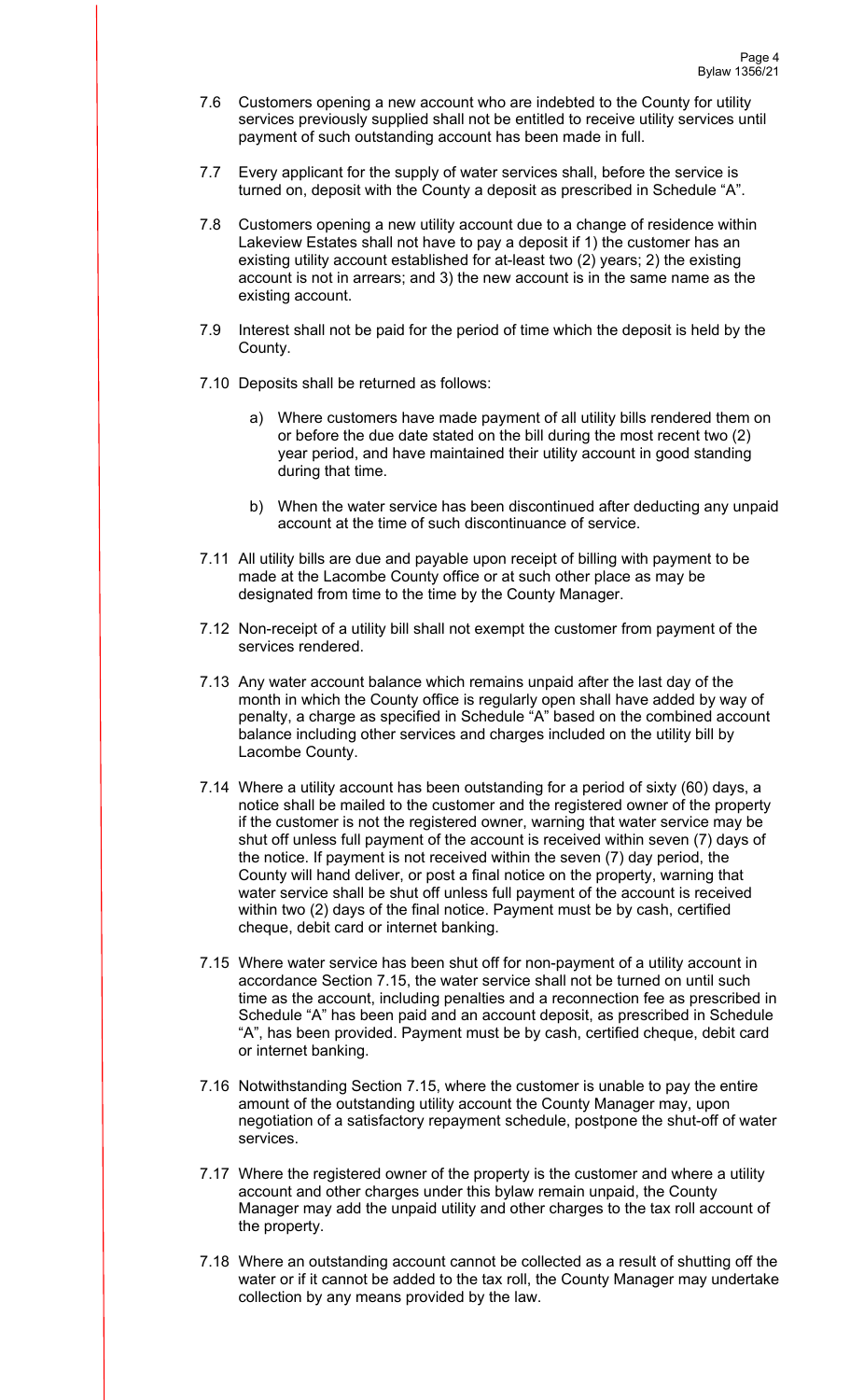- 7.19 Any person wishing to discontinue receiving water service from the County shall give two (2) working days notice of the same to the County office, otherwise the rates will continue until such notice is given or the water is turned off.
- 7.20 Where water service is to be discontinued a final billing will be calculated on a prorated basis from the date of the last billing to the date of discontinuance of service.
- 7.21 Where it has been determined that a customer has been paying an amount lesser than that which should have been paid because of errors of the County such as:

i) improper meter placement, sizing or specification ii) improper rate application iii) improper meter reading or bill calculation

a charge of the difference between what was paid and what should have been paid shall be paid by the customer for the period between January 1<sup>st</sup> of the year previous to the current year and the date on which the error was discovered.

7.22 Where it has been determined that a customer has been paying an amount greater than that which should have been paid because of errors of the County such as:

i) improper meter placement, sizing or specification

ii) improper rate application

iii) improper meter reading or bill calculation

a refund of the difference between what was paid and what should have been paid shall be given to the customer for the period between January 1<sup>st</sup> of the year previous to the current year and the date on which the error was discovered. Notwithstanding the above, Council may, at its sole discretion, authorize a refund exceeding the amount determined in this Section.

### 8. PENALTIES

- 8.1 A penalty as prescribed in Schedule "A" will be imposed on any customer issuing a non-sufficient funds (N.S.F.) cheque to Lacombe County for payment towards a utility bill and that penalty shall be added to their account.
- 8.2 Any person who violates a provision of this Bylaw is guilty of an offence and liable upon summary conviction to a fine of not more than Two Thousand Five Hundred Dollars (\$2,500) and not less than Three Hundred Dollars (\$300) exclusive of costs, and in each and every case in default of payment said person shall be liable to imprisonment for a period not exceeding six (6) months, unless the fine and costs be sooner paid.

### 9. MISCELLANEOUS

9.1 This Bylaw repeals Bylaw No. 1312/19.

9.2 This Bylaw comes into full force and effect on the date of passing.

**Reeve** Reeve

County Manager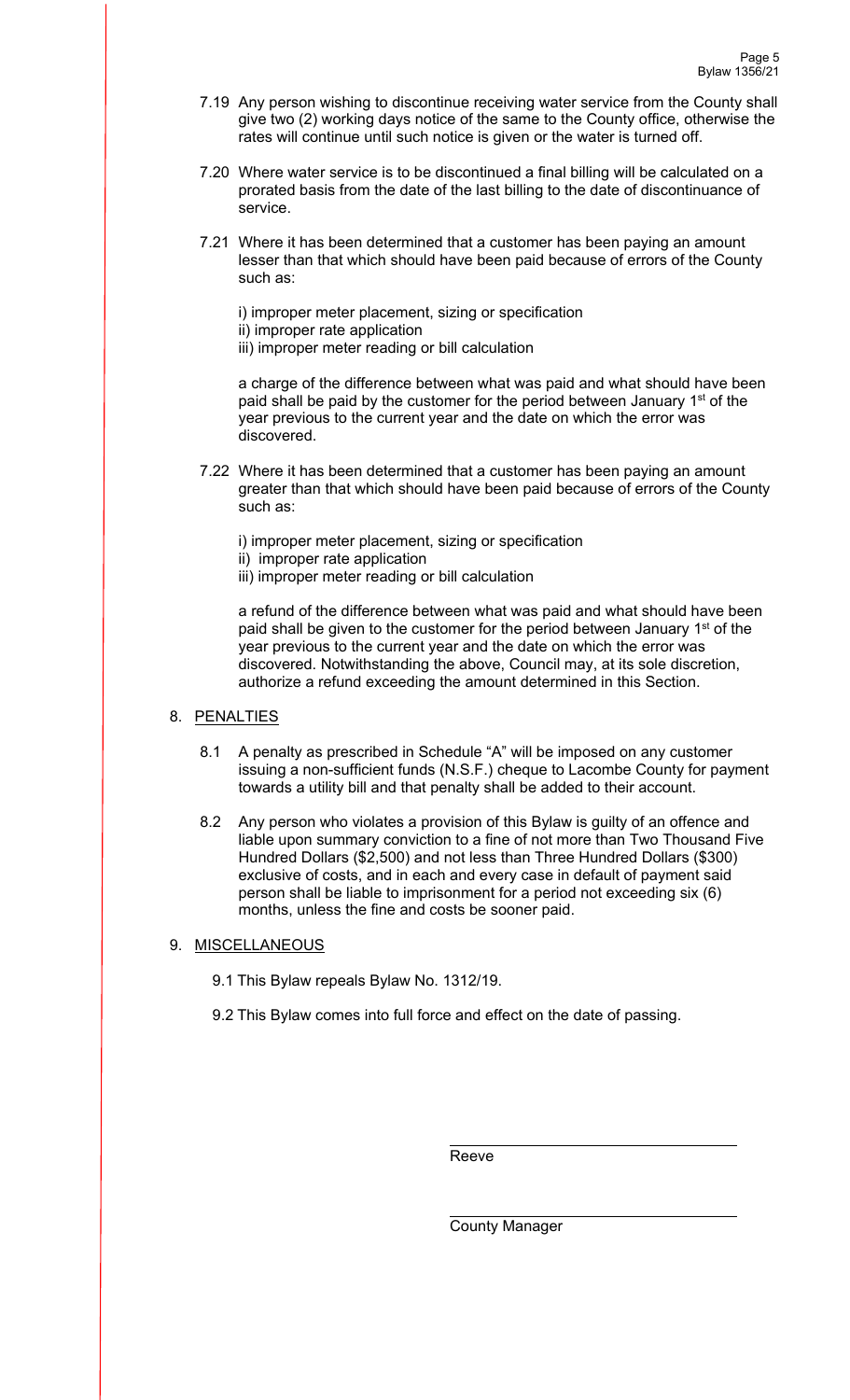### **SCHEDULE "A" RATES**

- 1. Water Service Fixed charge of \$130.72 per month plus a consumption charge of \$1.85 per cubic meter.
- 2. Account Deposits

| <b>Residential Customers - Homeowners</b> | \$200 |
|-------------------------------------------|-------|
| <b>Residential Customers – Renters</b>    | \$300 |
| <b>Non-Residential Customers</b>          | \$300 |

- 3. New homeowners connecting to the system after the signing of this bylaw shall pay a \$1,806 connection fee to Lacombe County prior to the connection.
- 4. Any person who requests that water services be turned off for an extended period of time may request that the County disconnect and reconnect the water service on the dates they request. Charges to the utility bill for this service shall be \$50.
- 5. The deposit for the testing of a water meter under this Bylaw shall be \$100.
- 6. Water meters will be provided for new connections at County cost plus 10%, but the water meter remains the property of Lacombe County.
- 7. There shall be no charge for the cost of processing and reviewing agreements regarding the installation of private water connections.
- 8. Where this Bylaw provides for the recovery of costs, the charge to the utility bill shall be at cost plus 25%.
- 9. Penalties on unpaid utility bill balances as prescribed by the Bylaw shall be 2% (24% per annum) on the outstanding balance as calculated after the last day of the month in which the Lacombe County office is regularly open.
- 10. The penalty to any customer who submits a non-sufficient funds (N.S.F.) cheque to Lacombe County for payment towards a utility bill shall be \$25 in each instance, and such amounts shall be added to the utility account balance.
- 11. Where services are discontinued for non-payment of an account, a reconnection charge of \$50 shall be payable in advance of the reconnection of the services.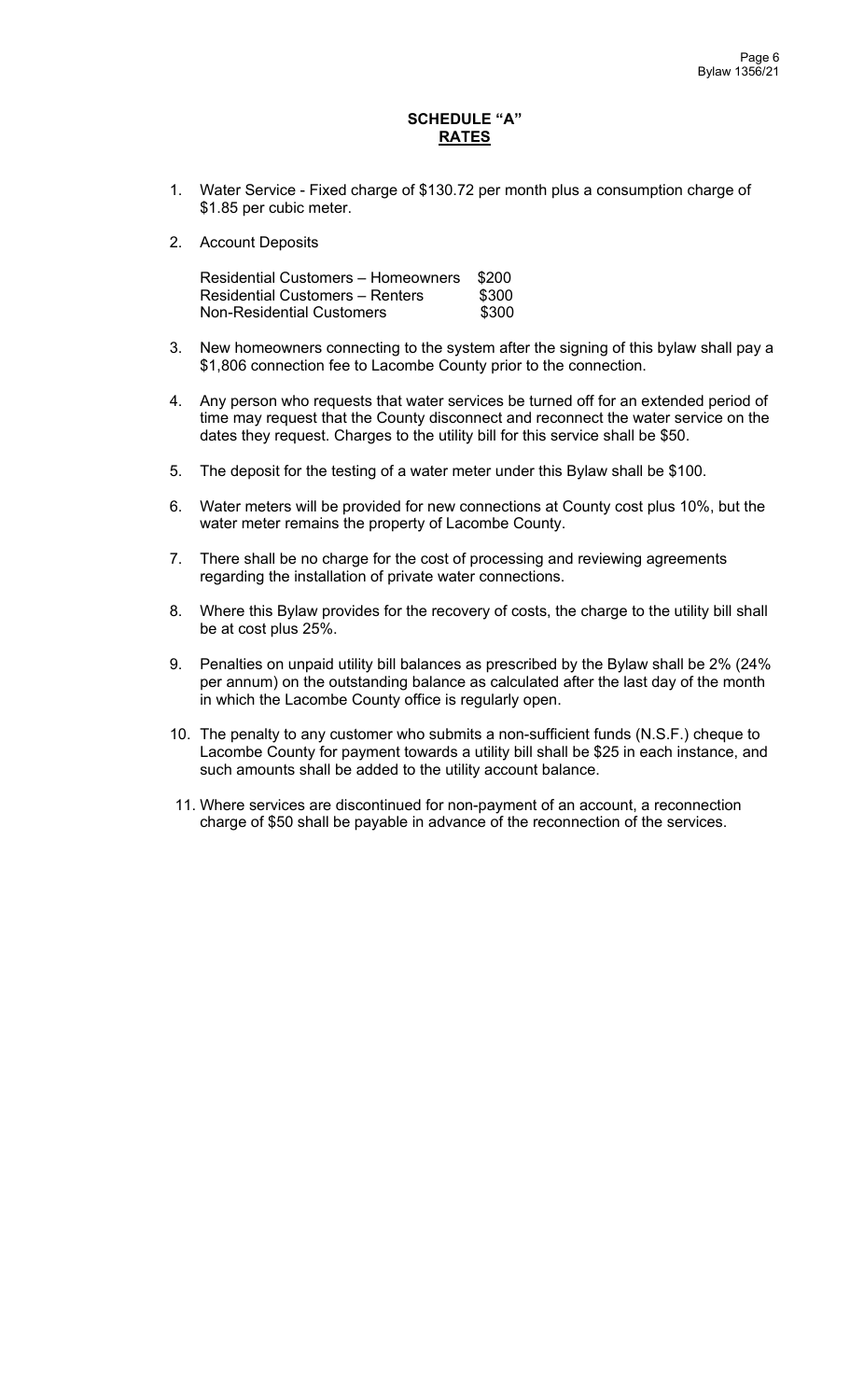#### **SCHEDULE "B" STANDARDS & SPECIFICATIONS**

#### 1. Water Service Connections

All work must be done in compliance with current Occupational Health & Safety regulations for safe trenching.

Polyethylene Municipal Tubing, PE 3406, Series 160 to CAN3-B137.1.

Polyethylene pipe joints to be thermal butt fusion welded, or by use of compression fittings.

Curb Stops: to be installed at grade on the property line and marked.

For direct connection to service mains double stainless-steel strap water service saddles must be used.

A traffic accommodation plan, which is to include, but is not limited to road detours and signage must be submitted to and approved by the County.

Affected customers are to be notified at least 24 hours prior to any anticipated interruptions in their water service. Where possible, interruptions are to be scheduled during non-peak hours. If an interruption is to last longer than 8 hours temporary water service using hoses connected to outside taps of each house is to be provided.

Pipes and fittings must be cleaned of accumulated debris and water before installation. An inspection for defective materials must be conducted and defective materials must be removed from the site.

#### 2. Trenching, Backfilling and Installation

On Roads or Lanes

Minimum depth of cover shall be 2.75 meters (9 feet).

Disturbance on the road or lane surface shall not exceed 2.4 meters (8 feet) in width.

All reasonable precautions to protect and safeguard the lives and property of the traveling public during construction must be taken.

The road or lane must be returned to its pre-construction condition.

Trench backfill must be well compacted. The maximum lift is to be 15 centimeters per layer.

Dry material to be used for backfilling.

#### **On Property**

A minimum depth at connection to the service main of 2.75 meters (9 feet) must be maintained.

For sewer lines, a minimum grade of 2% from the service main to the residence must be maintained.

Deflections in sewer lines will be limited to  $2 - 22.5$  degree elbows per service. Where possible lines are to be installed without deflections.

Obstacles in the trench must be removed before laying pipe.

No backfilling is to be done prior to inspection by the County.

A pressure test of the line must be conducted before backfilling.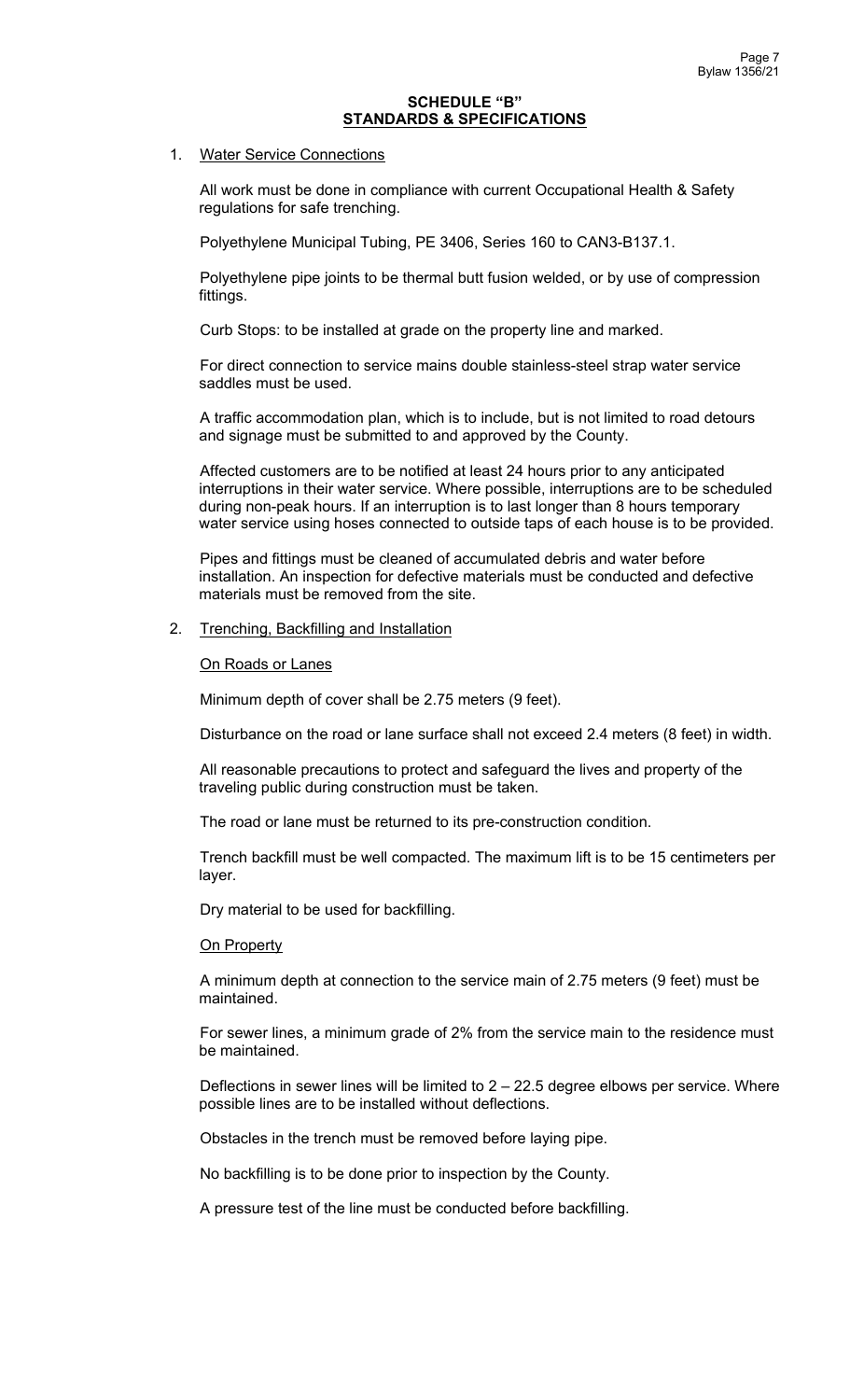### 3. Construction Security

In cases where the installation of water connections will require the excavation or crossing of County roads or lanes, security in the amount prescribed below must be placed with Lacombe County.

For gravel surfaced roads or lanes, security in the amount of \$1,000 will be held by Lacombe County until such time as the work is completed and the road or lane surface is reclaimed to the satisfaction of the County.

For asphalt or oil surfaced roads, security in the amount of \$2,000 will be held by Lacombe County until such time as the work is completed and the road or lane surface is reclaimed to the satisfaction of the County.

### 4. Inspection

All water connection works must be inspected by the County prior to backfilling.

The installer must provide 24 hours notice to the County of the inspection.

Inspections will only be completed during Lacombe County regular business hours (8:30 a.m. to 4:30 p.m. Monday to Friday, excluding statutory holidays).